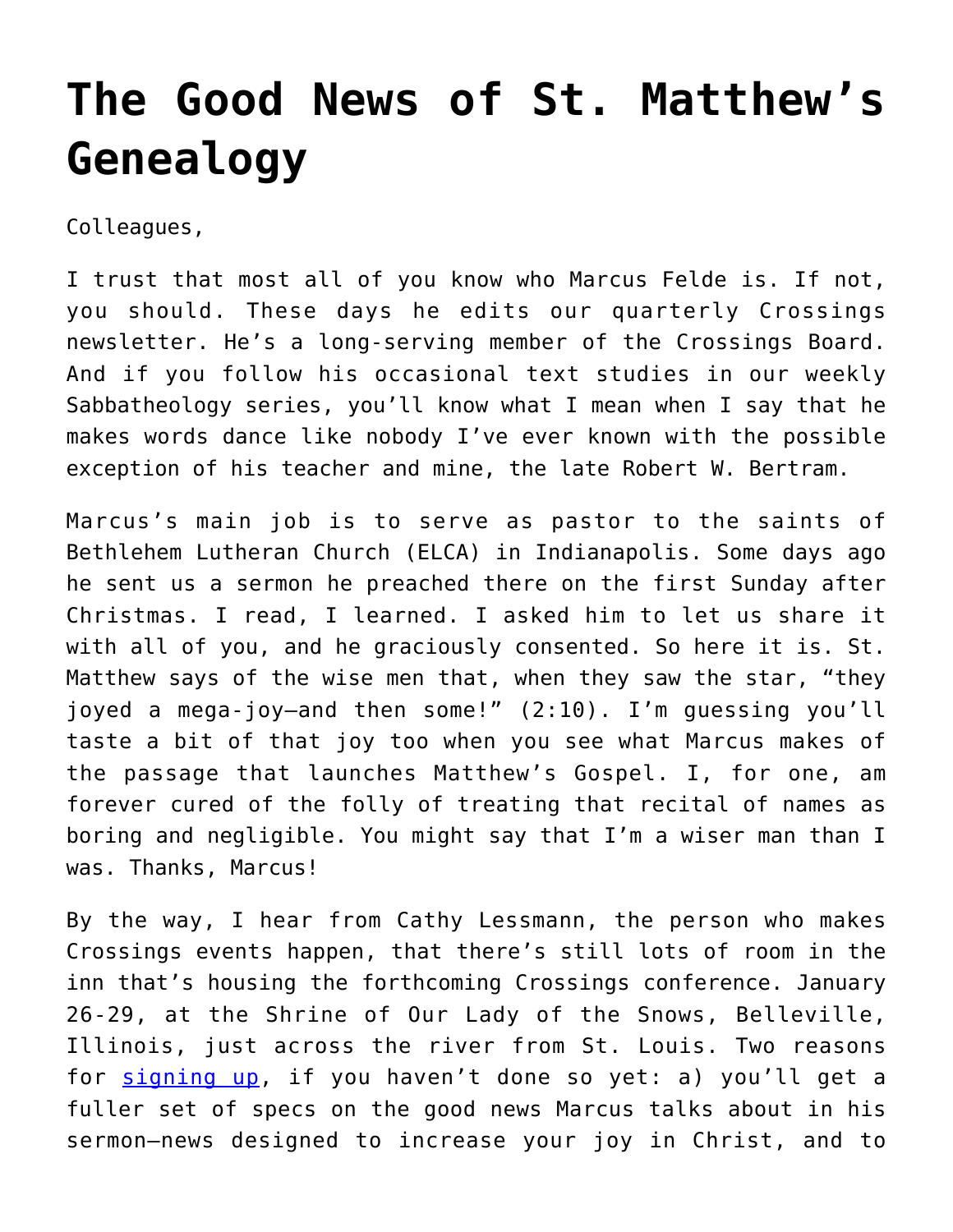bolster your own calling as an emissary to "the nations"; b) you'll meet the bishop, Elizabeth Eaton, who has just penned one of the most refreshing and important pieces that readers of the ELCA's *The Lutheran* has seen in that publication for a very long time. [Here it is.](http://www.thelutheran.org/article/article.cfm?article_id=11792)

Peace and Joy, Jerry Burce, for the editorial team

*The church year 2013-14 is the year of Matthew. Most Sundays, we will be reading from Matthew. This began already in Advent.*

*On the First Sunday of Christmas the appointed gospel is the story of the slaughter of the innocents. But, hold on. Why is the opening of the Gospel never read, never proclaimed? This year, I experimentally offered another option for the First Sunday of Christmas. This was my sermon.*

**"Happy Days Are Here Again" A sermon for the First Sunday of Christmas (using an alternative Gospel reading), December 29, 2013. Pastor Felde, Bethlehem Lutheran Church, Indianapolis, Indiana.**

*An account of the genealogy of Jesus the Messiah, the son of David, the son of Abraham.2Abraham was the father of Isaac, and Isaac the father of Jacob, and Jacob the father of Judah and his brothers, 3and Judah the father of Perez and Zerah by Tamar, and Perez the father of Hezron, and Hezron the father of Aram, 4and Aram the father of Aminadab, and Aminadab the father of Nahshon, and Nahshon the father of Salmon, 5and Salmon the father of Boaz by Rahab, and Boaz the father of Obed by Ruth, and Obed the father of Jesse, 6and Jesse the father of King David.*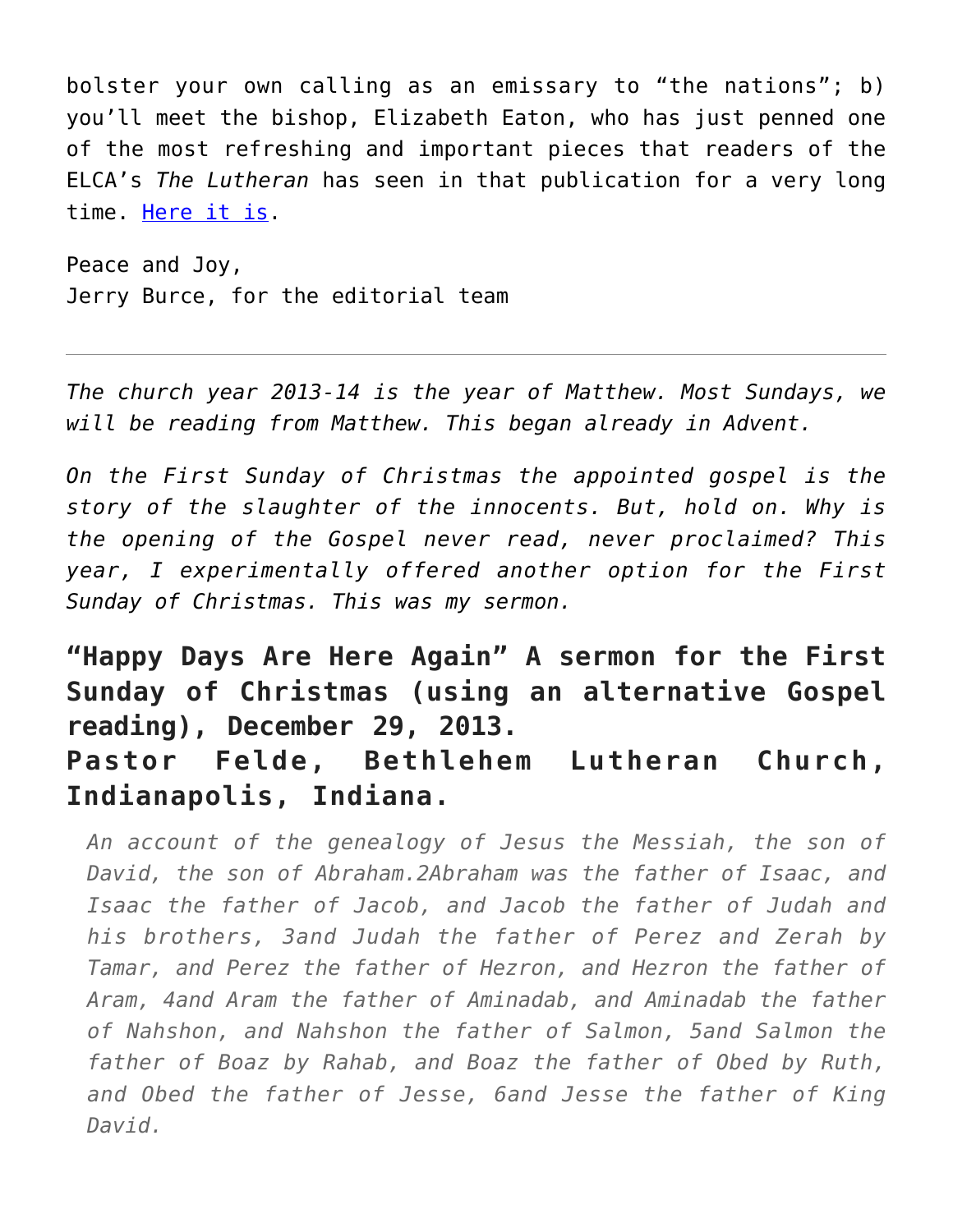*And David was the father of Solomon by the wife of Uriah, 7and Solomon the father of Rehoboam, and Rehoboam the father of Abijah, and Abijah the father of Asaph, 8and Asaph the father of Jehoshaphat, and Jehoshaphat the father of Joram, and Joram the father of Uzziah, 9and Uzziah the father of Jotham, and Jotham the father of Ahaz, and Ahaz the father of Hezekiah, 10and Hezekiah the father of Manasseh, and Manasseh the father of Amos, and Amos the father of Josiah, 11and Josiah the father of Jechoniah and his brothers, at the time of the deportation to Babylon.*

*12And after the deportation to Babylon: Jechoniah was the father of Salathiel, and Salathiel the father of Zerubbabel, 13and Zerubbabel the father of Abiud, and Abiud the father of Eliakim, and Eliakim the father of Azor, 14and Azor the father of Zadok, and Zadok the father of Achim, and Achim the father of Eliud, 15and Eliud the father of Eleazar, and Eleazar the father of Matthan, and Matthan the father of Jacob, 16and Jacob the father of Joseph the husband of Mary, of whom Jesus was born, who is called the Messiah.*

*17So all the generations from Abraham to David are fourteen generations; and from David to the deportation to Babylon, fourteen generations; and from the deportation to Babylon to the Messiah, fourteen generations.*

## *In the name of Jesus.*

I could be wrong, but I think the opening lines of the gospel of Matthew, which look like a dusty old genealogy of Jesus, are a thesis statement. They let us know what Matthew is about to proclaim to us: Jesus is good news!

I say I could be wrong, but I'm not the first person to come up with it. [*The International Critical Commentary by Davies and*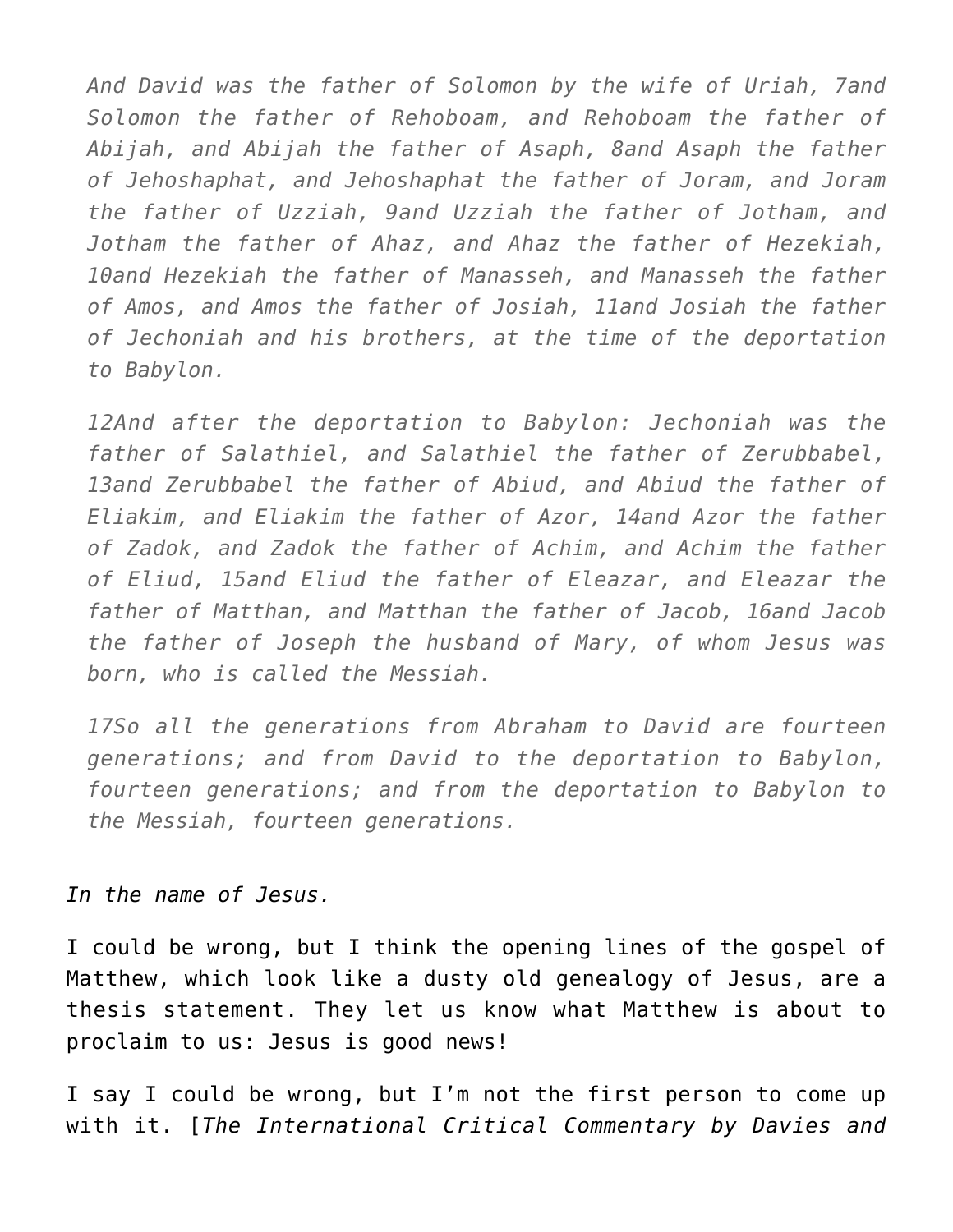*Allison refers to this interpretation. The Albright commentary on Matthew in the Anchor series gives it short shrift*.] The idea would never have occurred to me, though, if I had not served a while as a missionary in Papua New Guinea.

## The key verse is 1:17:

*So all the generations from Abraham to David are fourteen generations; and from David to the deportation to Babylon, fourteen generations; and from the deportation to Babylon to the Messiah, fourteen generations.*

## The crucial word in that verse is "fourteen."

I don't have time to tell you what commentators make of the obvious fact that Matthew labors to fit the pedigree of Jesus into three fourteen-generation spans. I'll just barely have time to tell you my own theory. And I'm telling you not as a matter of lecturing you, but because it is one way Matthew tells us the good news about Jesus.

Until I lived in the remote highlands of Papua New Guinea, the number fourteen meant nothing to me. That was because I had zero awareness of the phases of the moon. I did not think "lunarly," although I lived in a culture which still observes a seven-day week (a quarter of a moon) and likes to pay people "fortnight"ly (that's a contraction of fourteennight). Our culture prefers to divide the year evenly into twelve, so our months have lost their synchronicity with the moon, even though "month" comes from "moon." The first of the month is no longer, as it used to be, an actual new moon.

In Papua New Guinea I learned from local people that their weather is much affected by the phases of the moon, more than by the sun—which is a constant in the tropics. I could avoid muddy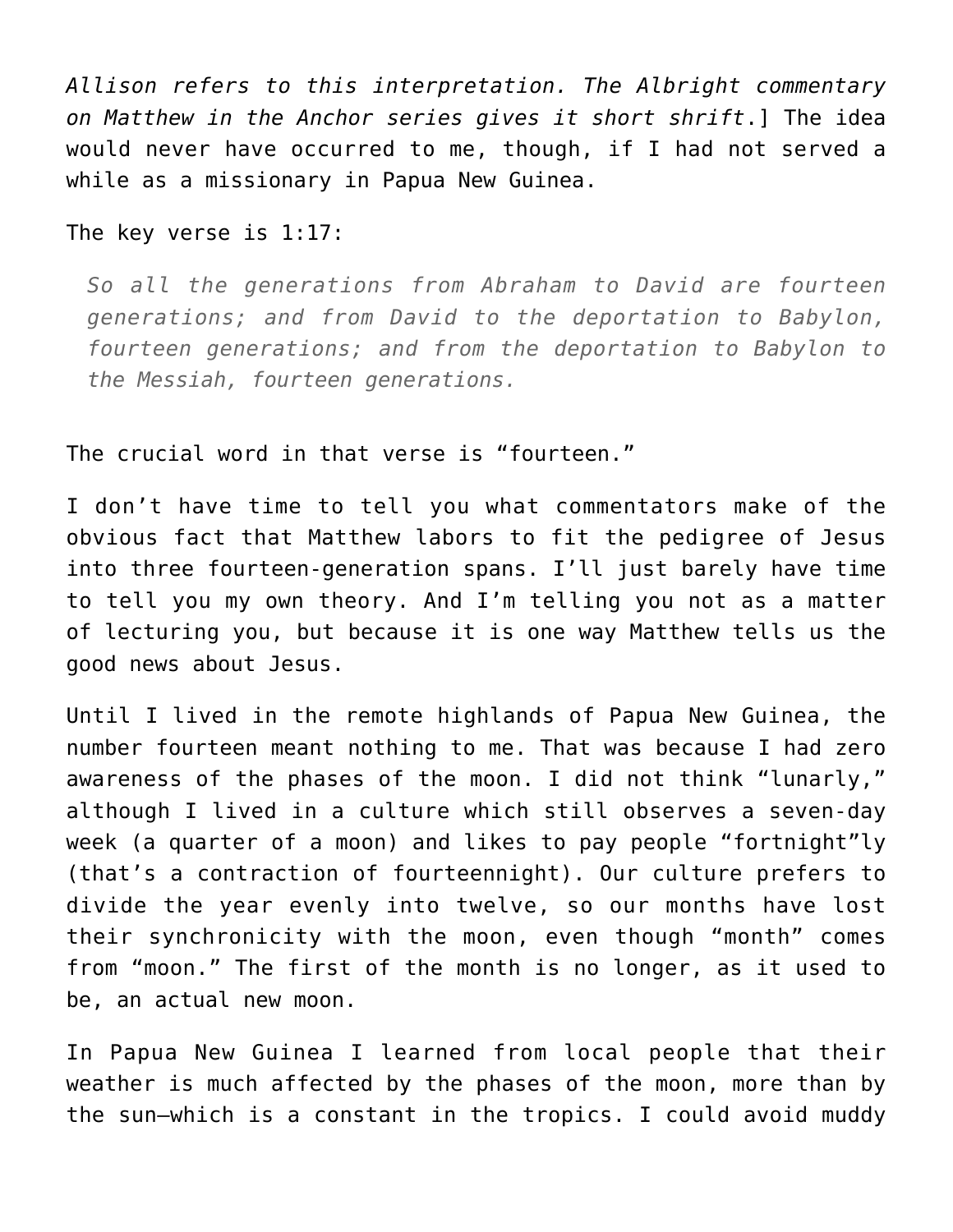slogs in the jungle by planning any long walk around the full moon. I was not surprised to learn that their number system uses a base of fourteen. Not ten or twelve. Fourteen. They count in fourteens. We're talking congregational meetings in which finances got explained to the older people using that system!

Reading the genealogy in Matthew 1, I began to suspect that the number fourteen might refer to the phases of the moon. People in Matthew's day were probably also very moon-conscious.

But a month has twenty-eight days, right? Well, during roughly fourteen days the moon is becoming brighter, waxing. Seven days waxing crescent (less than half), seven waxing gibbous (more than half). Then, for about fourteen days, the moon is disappearing, waning. Seven days waning gibbous, seven days—approximately—waning crescent, until it disappears at the new moon. Then, it starts over. (Check out the diagram [included in the body of this e-mail].)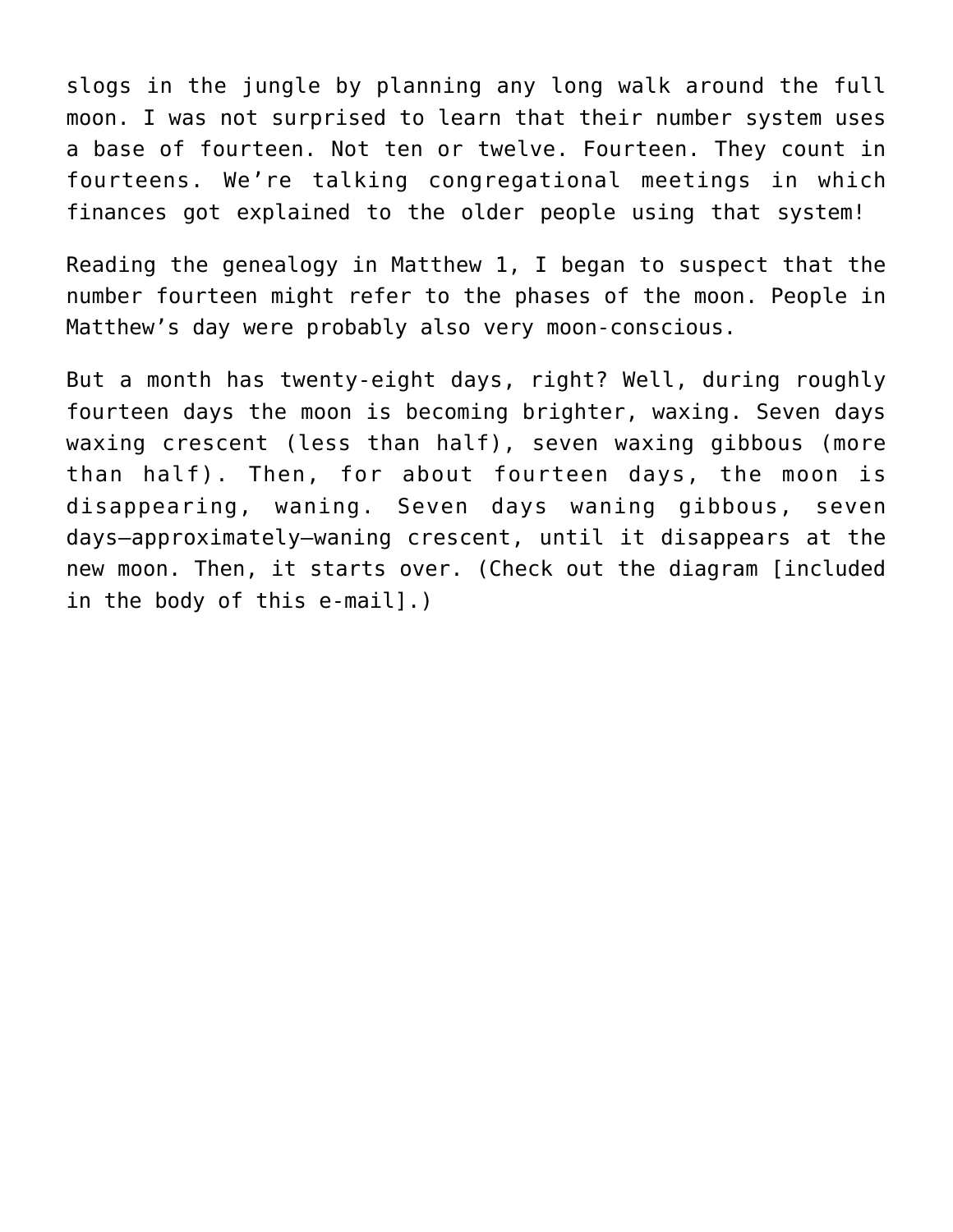Breaking the month in half in a manageable way, the fourteenth of the month is the full moon. Passover is celebrated, for example, at twilight on the fourteenth day of the month. At the full moon!

Matthew 1 presents the genealogy of the Messiah in this way: Fourteen generations passed while God worked with his people, starting from scratch with a promise to Abraham in the land of Ur, going to the high point of the anointed King David, who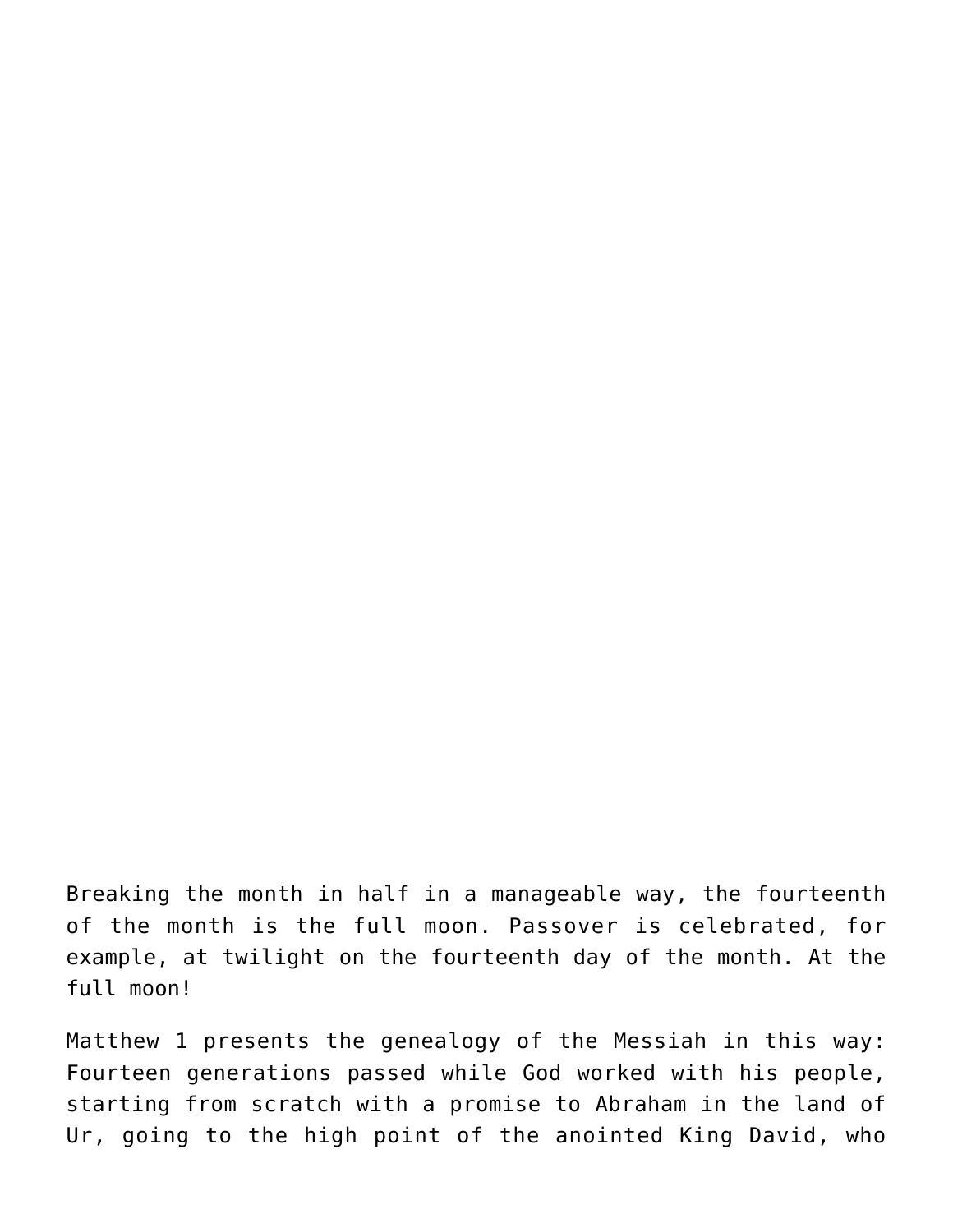brought Israel to its acme of peace, prosperity, and influence, expanding its boundaries to their greatest extent ever. Fourteen generations. The waxing of the kingdom. David represents the full moon.

Then, over fourteen generations, Israel suffered in many ways by being divided and conquered, until, at its very lowest point, the cream of Judah were deported to Babylon. God's kingdom reached its nadir. Fourteen generations, the waning of the kingdom. Exile represented the absence of light with the new moon. (Perhaps deterioration is represented at the onset of this section of the genealogy by the fact that David was succeeded by a son who was born to him by someone else's wife!)

Finally, at this end of time, Matthew proclaims, another fourteen generations have produced a new Anointed One, the new Messiah, to whom—as Jesus says in Matthew 28—"all authority in heaven and on earth has been given." Fourteen generations of God working anew amid his people, the nation growing back not just to its former glory but to unimaginable, even universal influence and glory. Because, here is Jesus! The moon is once again full, on the fourteenth day "generation" after the deportation.

Represented in the lordship of Jesus who, by the way, in Matthew is frequently called "Son of David"!

Thus what at first glance looks like just a list of ancestors is in fact a way of proclaiming that God's anointed one was present to fulfill completely all that God had been doing since Abraham. Things had gotten better and better, things had gotten worse and worse, but now—everything would be all right, because Jesus is king. The moon waxed, then waned, then waxed again. Fourteen, fourteen, fourteen. According to Matthew, this is the gospel.

This reading of the genealogy as good news is a good way of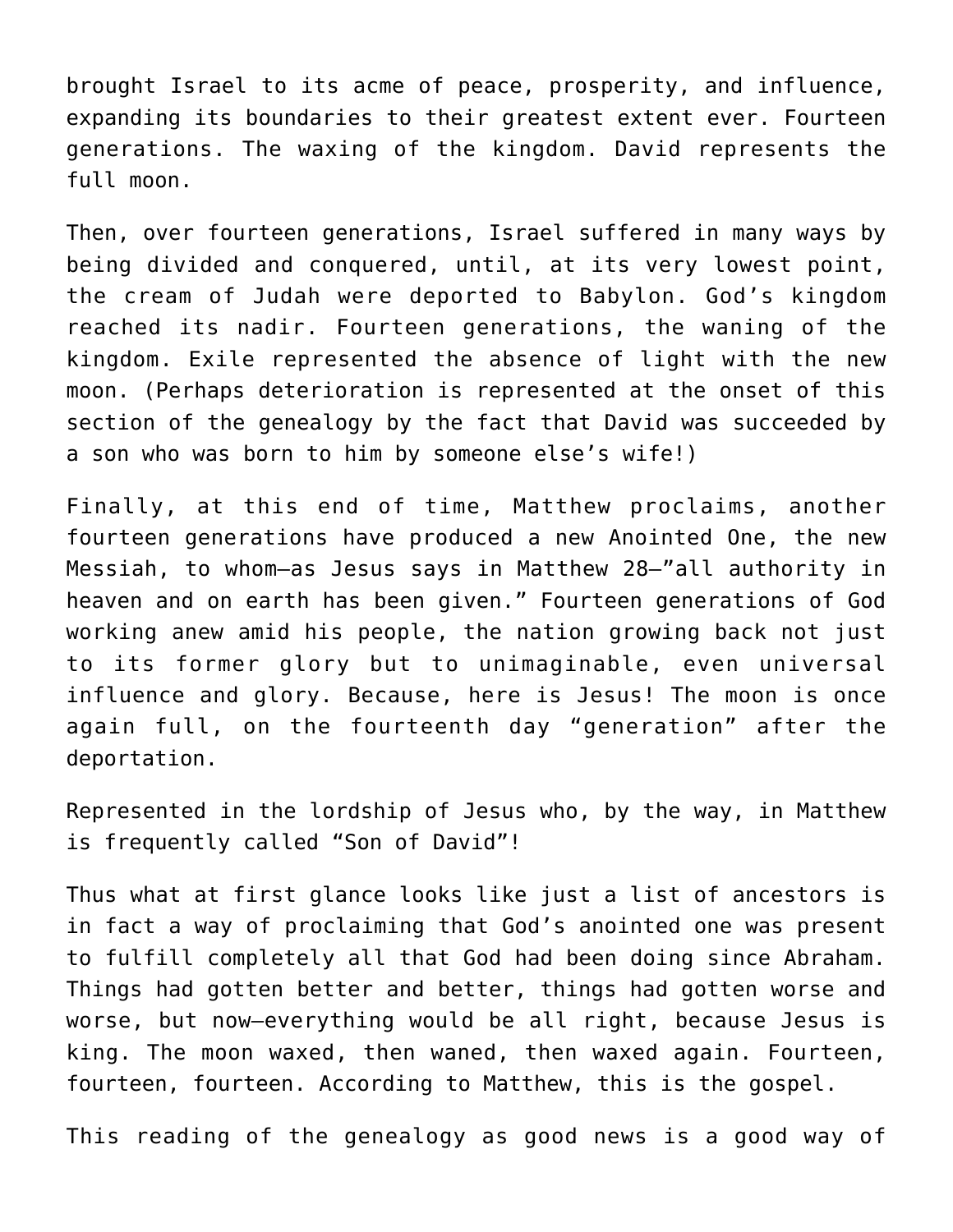reminding us all that the gospel of Matthew *is* good news. It is all about something wonderful that has happened in Jesus, which has happened to all of us. It begins with a sort of numericalastronomical analysis of the Jesus event, and it ends with this: "I am with you always, to the end of the age." Jesus was born to be "Immanuel," "God with us." That is why he confirms at the end of the book that God is not departing. The glory is not going out of Israel, this time. The righteousness and peace Jesus brought are not disappearing. God is faithful. God is staying with us, with all of us. These are halcyon days! The moon is bright! Jesus is the light of the world! Party on! Believe!

Midway through the book, Matthew quotes Isaiah to describe what is happening in Jesus:

*Here is my servant, whom I have chosen, my beloved, with whom my soul is well pleased. I will put my Spirit upon him, and he will proclaim justice to the Gentiles. He will not wrangle or cry aloud, nor will anyone hear his voice in the streets. He will not break a bruised reed or quench a smoldering wick until he brings justice to victory. And in his name the Gentiles will hope.*

This is great news for all the people in the world.

As I preach Matthew for a year, I hope I will always be able to stick to this main thesis. Because it will be tempting sometimes, in reading Matthew, to turn it into a guidebook for us to know what to do so we can make the world a better place, when in fact it is not a guidebook but a searchlight, trained on what God has done, not on what we might do.